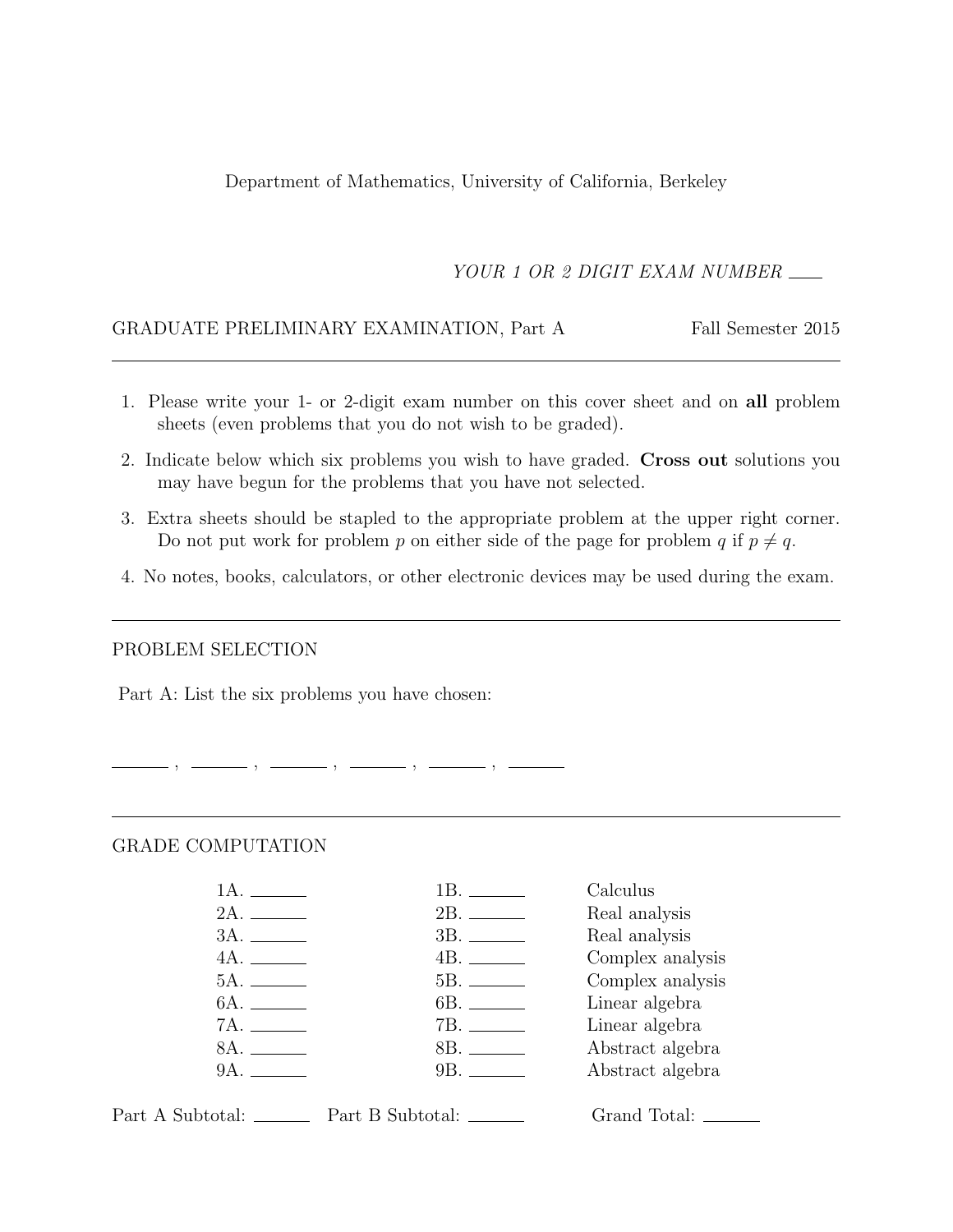## Problem 1A. Score:

Find the real values of  $x$  for which

$$
\sum_{n=0}^{\infty} \frac{(1/2)(3/2)\cdots((2n-1)/2)}{n!} \left(\frac{2x}{1+x^2}\right)^{2n} = 1 + \frac{1}{2}\left(\frac{2x}{1+x^2}\right)^2 + \frac{1}{2}\frac{3}{4}\left(\frac{2x}{1+x^2}\right)^4 + \cdots
$$

converges and sum it for these numbers. Caution: there is something unusual about the sum of this series.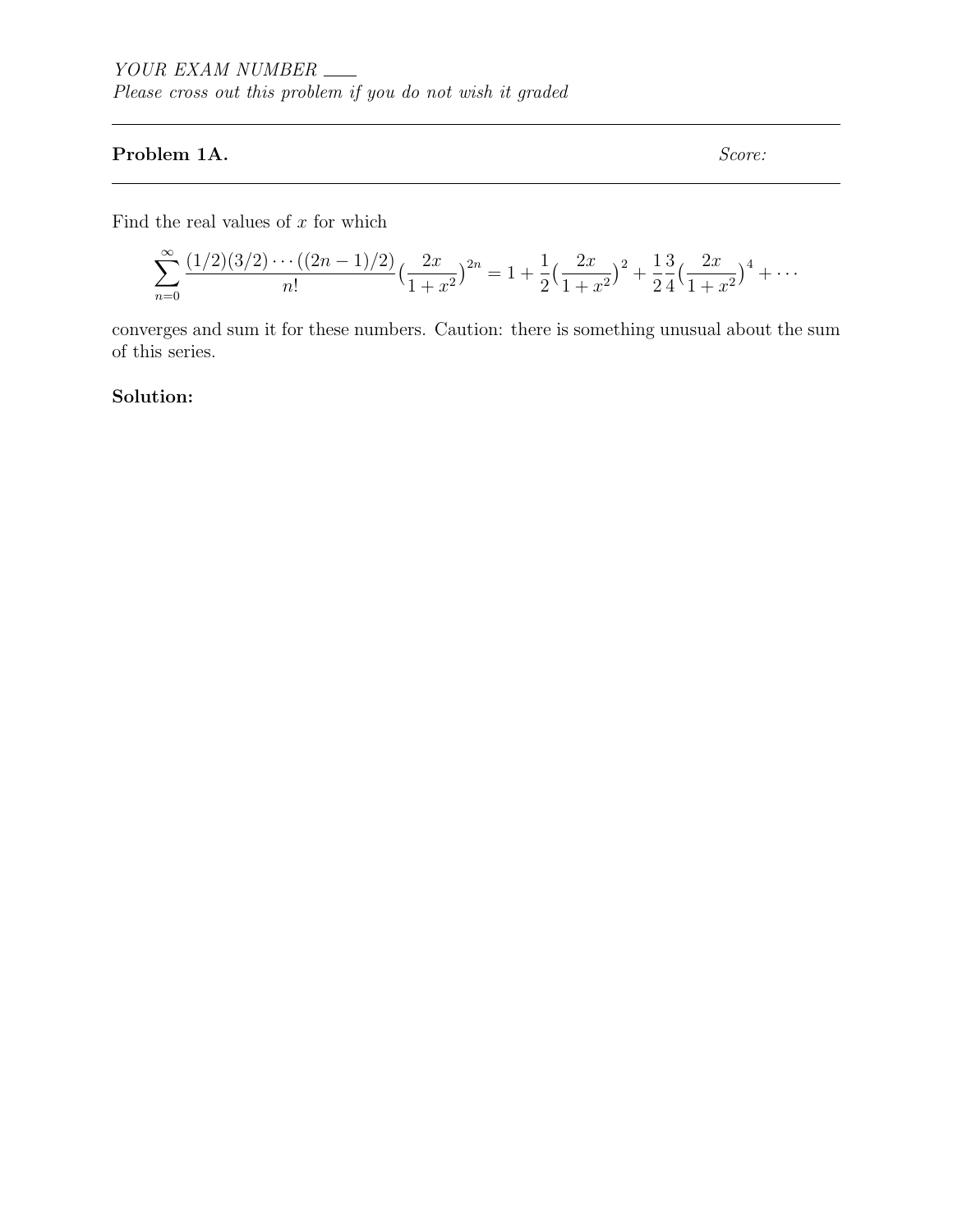### Problem 2A. Score:

Show that there is a real-valued function on the real plane that is not continuous, but is continuous when restricted to any straight line.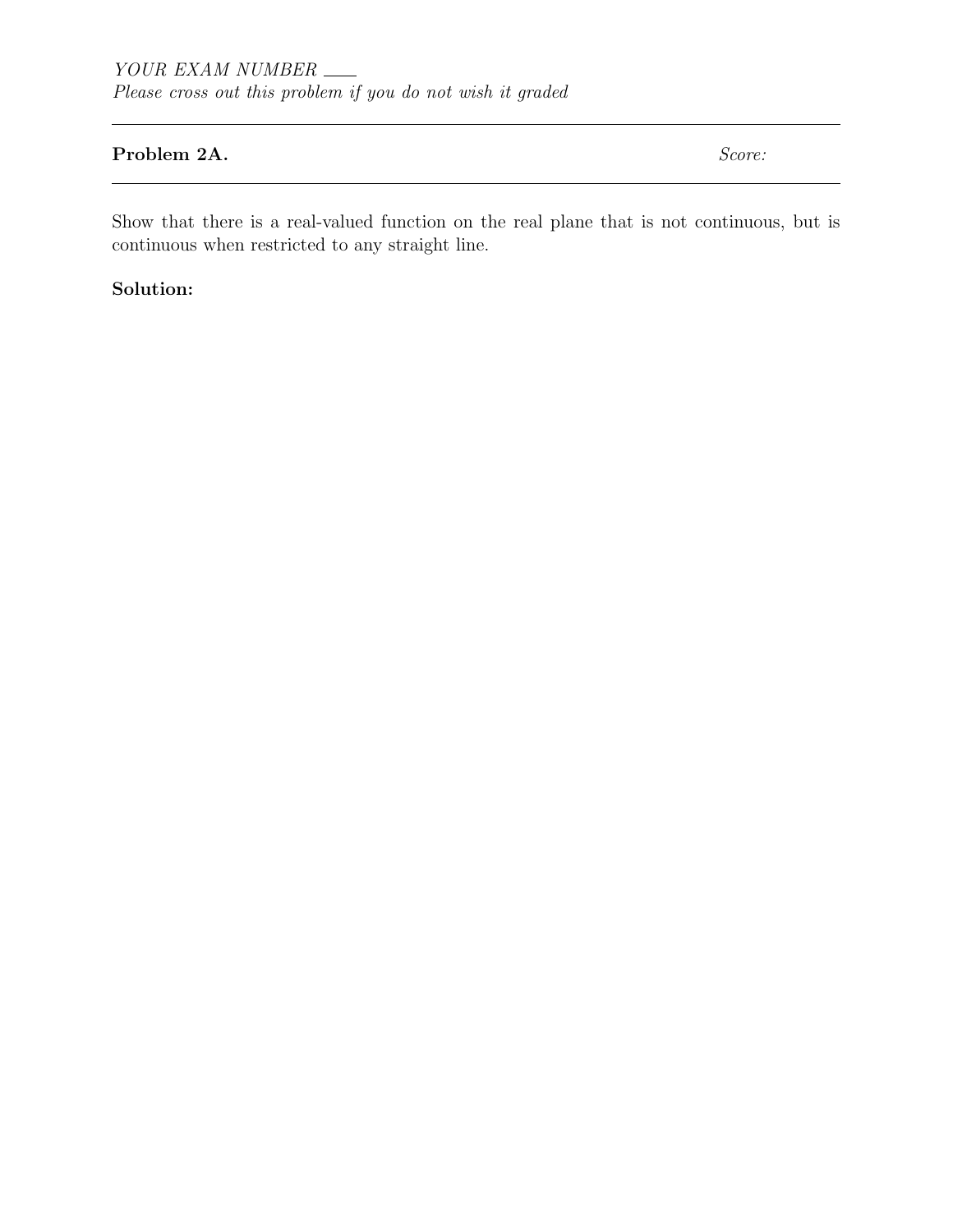#### Problem 3A. Score:

Let  $f(x)$  be differentiable on an interval  $(a, b)$ .

(a) Prove that if X is the range of  $(f(u) - f(v))/(u - v)$  for  $a < u < v < b$  and Y is the range of  $f'(x)$  on  $(a, b)$  then  $X \subseteq Y \subseteq \overline{X}$ .

(b) Prove that the range of  $f'(x)$  on  $(a, b)$  is an interval (possibly unbounded). Do not assume that  $f'(x)$  is continuous.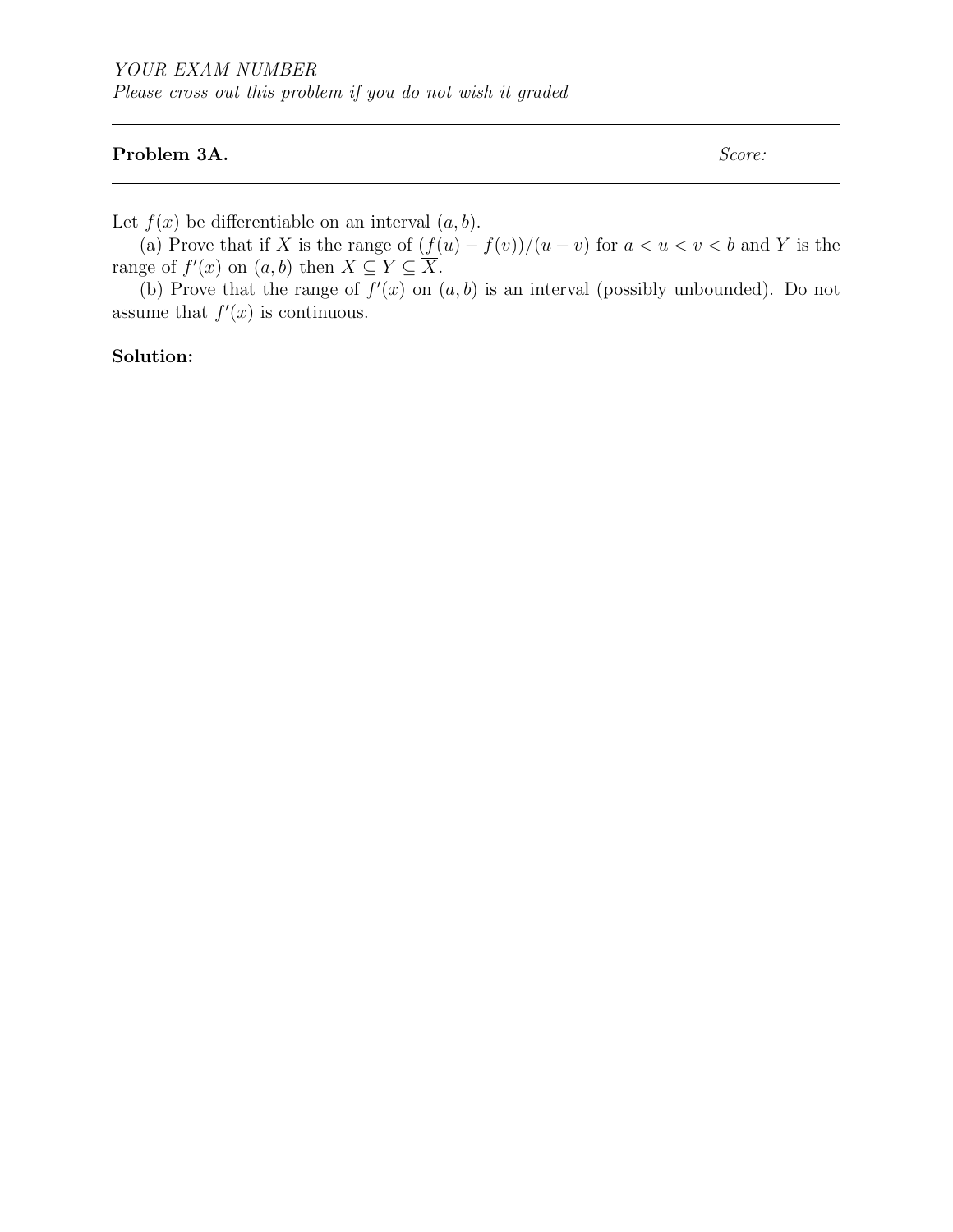#### Problem 4A. Score:

Let  $S = \mathbb{C} \cup \{\infty\}$  be the Riemann sphere. Let  $\phi: \mathbb{C}^2 \setminus \{(0,0)\} \to S$  be the map defined by  $\phi(w, z) = w/z$  for  $z \neq 0, \phi(w, 0) = \infty$ .

(a) Prove that there is a unique map  $\tau: S \to S$  with the following property:  $\tau(\phi(w, z)) =$  $\phi(w', z')$  if and only if the one-dimensional subspaces  $\mathbb{C} \cdot (w, z)$  and  $\mathbb{C} \cdot (w', z')$  are orthogonal under the standard Hermitian inner product on  $\mathbb{C}^2$  in which the unit vectors  $(1,0)$  and  $(0,1)$ are orthonormal.

(b) Prove that  $\tau$  is continuous and bijective.

(c) Determine, with proof, whether  $\tau$  is holomorphic or not.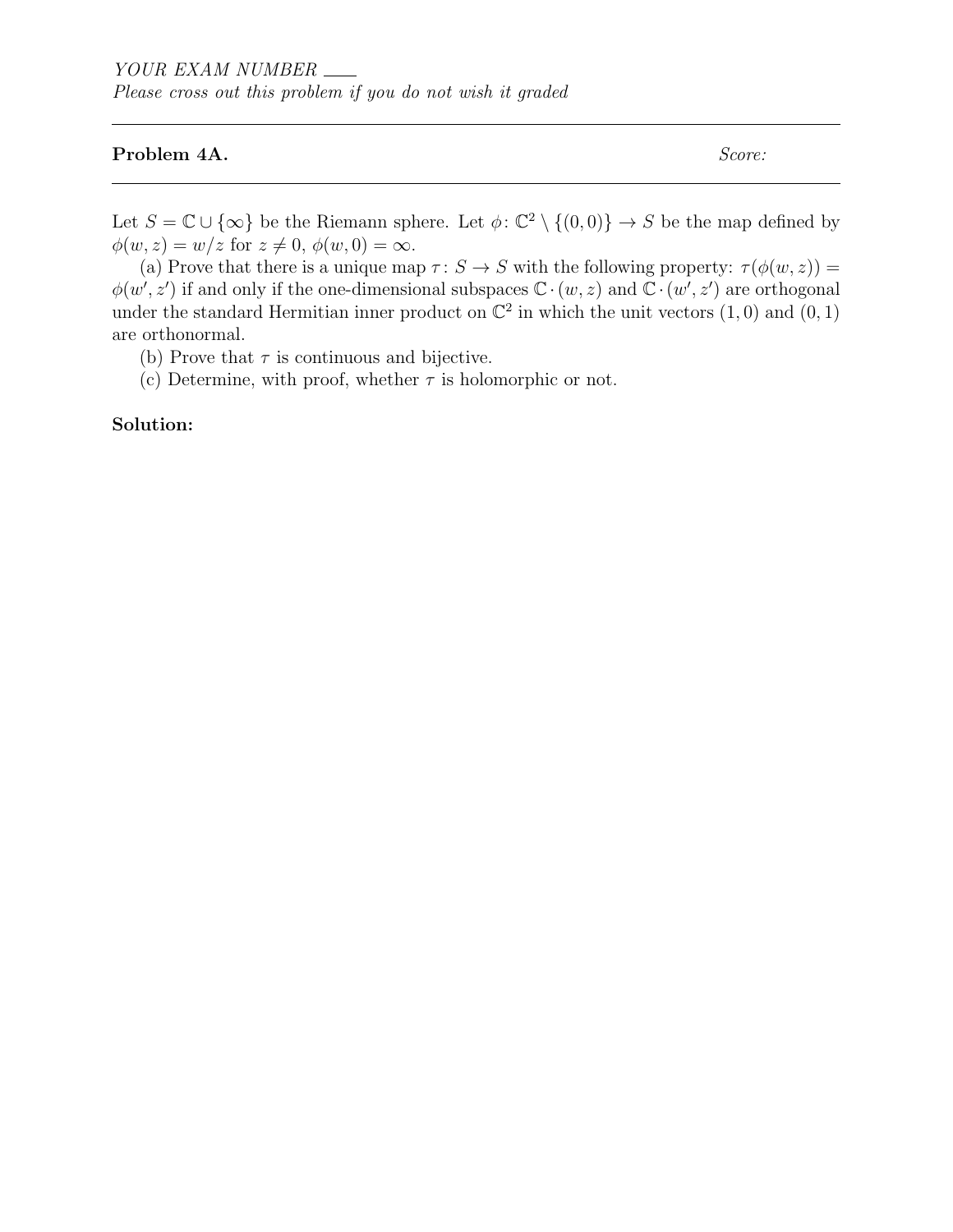## Problem 5A. Score:

(a) Suppose  $z, c_1, \ldots, c_n$  are distinct complex numbers, and

$$
\frac{1}{z - c_1} + \dots + \frac{1}{z - c_n} = 0.
$$

Show that z lies in the convex hull of  $c_1, \ldots, c_n$ .

(b) Let  $p(z)$  be a non-constant polynomial. Show that every zero of  $p'(z)$  lies in the convex hull of the zeroes of  $p(z)$ .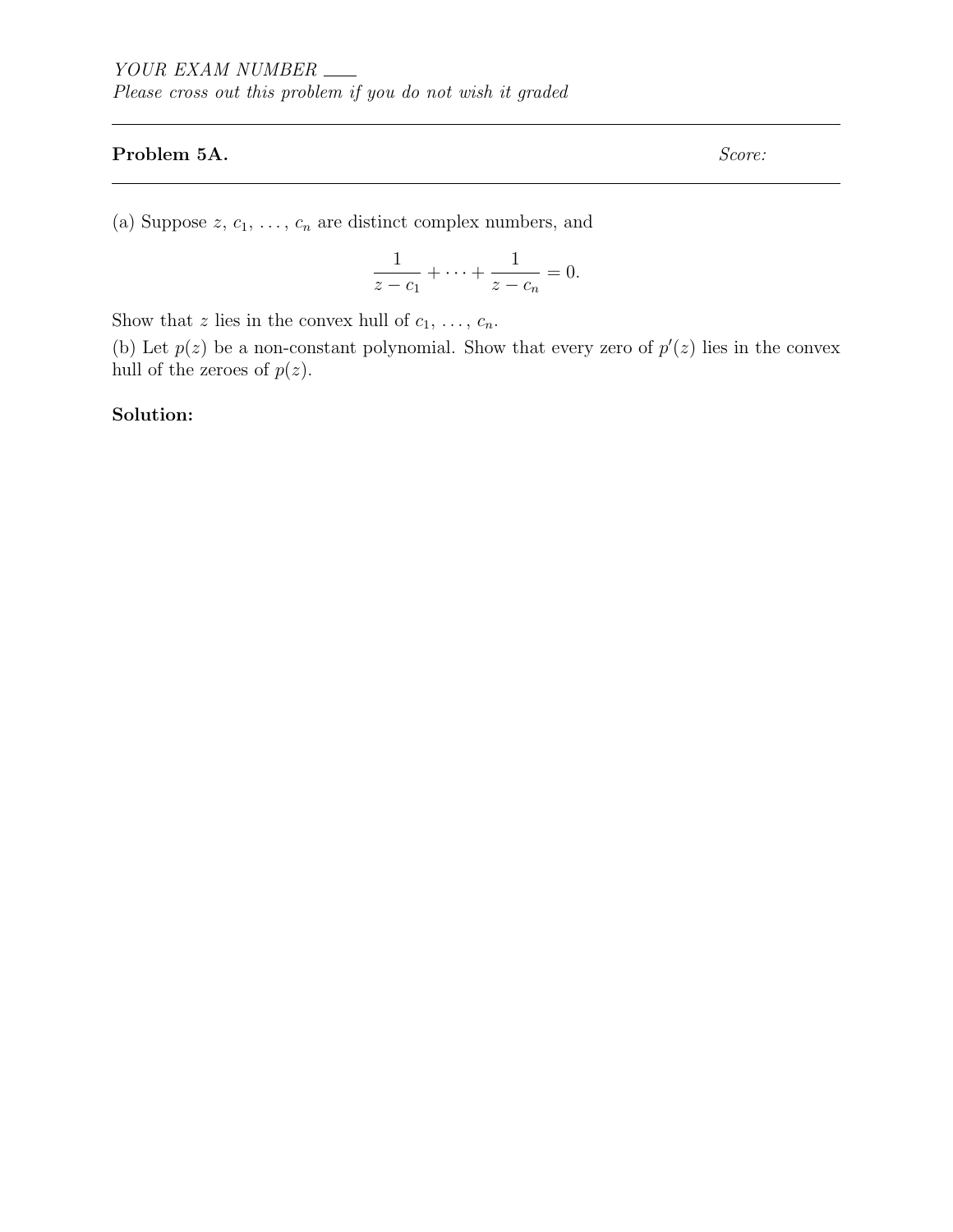## Problem 6A. Score:

In the Euclidean space  $\mathbb{R}^4$ , consider the "hyper-ellipsoid"  $2x^2 + 3y^2 + 4z^2 + 5u^2 = 1$ . Does there exist a 3-dimensional subspace passing through the origin which intersects the ellipsoid in a sphere?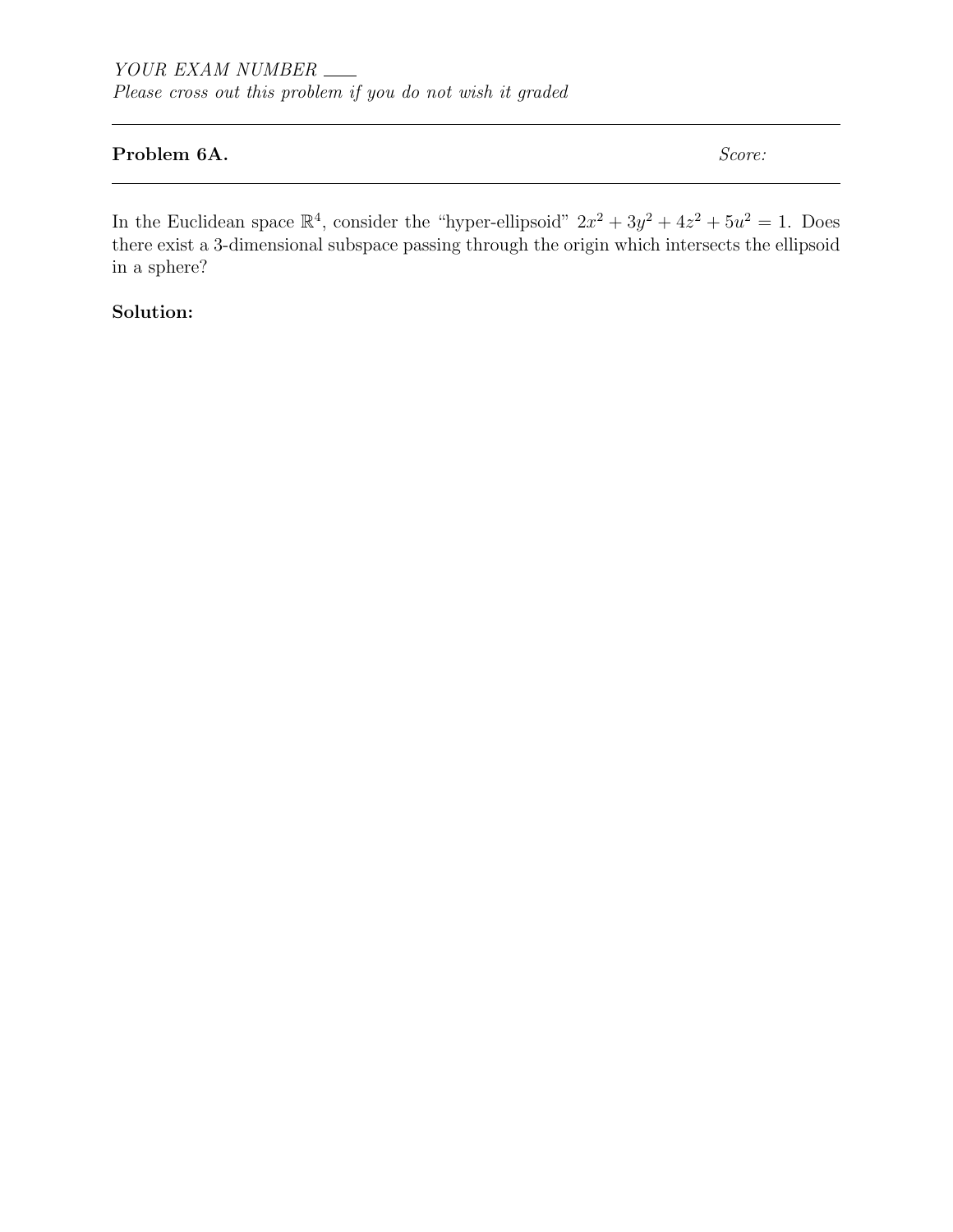### Problem 7A. Score:

It is a corollary to the Jordan canonical form theorem that  $n \times n$  matrices in Jordan canonical form, all of whose eigenvalues are zeroes, are similar if and only if the sizes of their Jordan blocks coincide (up to permutations). Prove this directly, without using the Jordan canonical form theorem.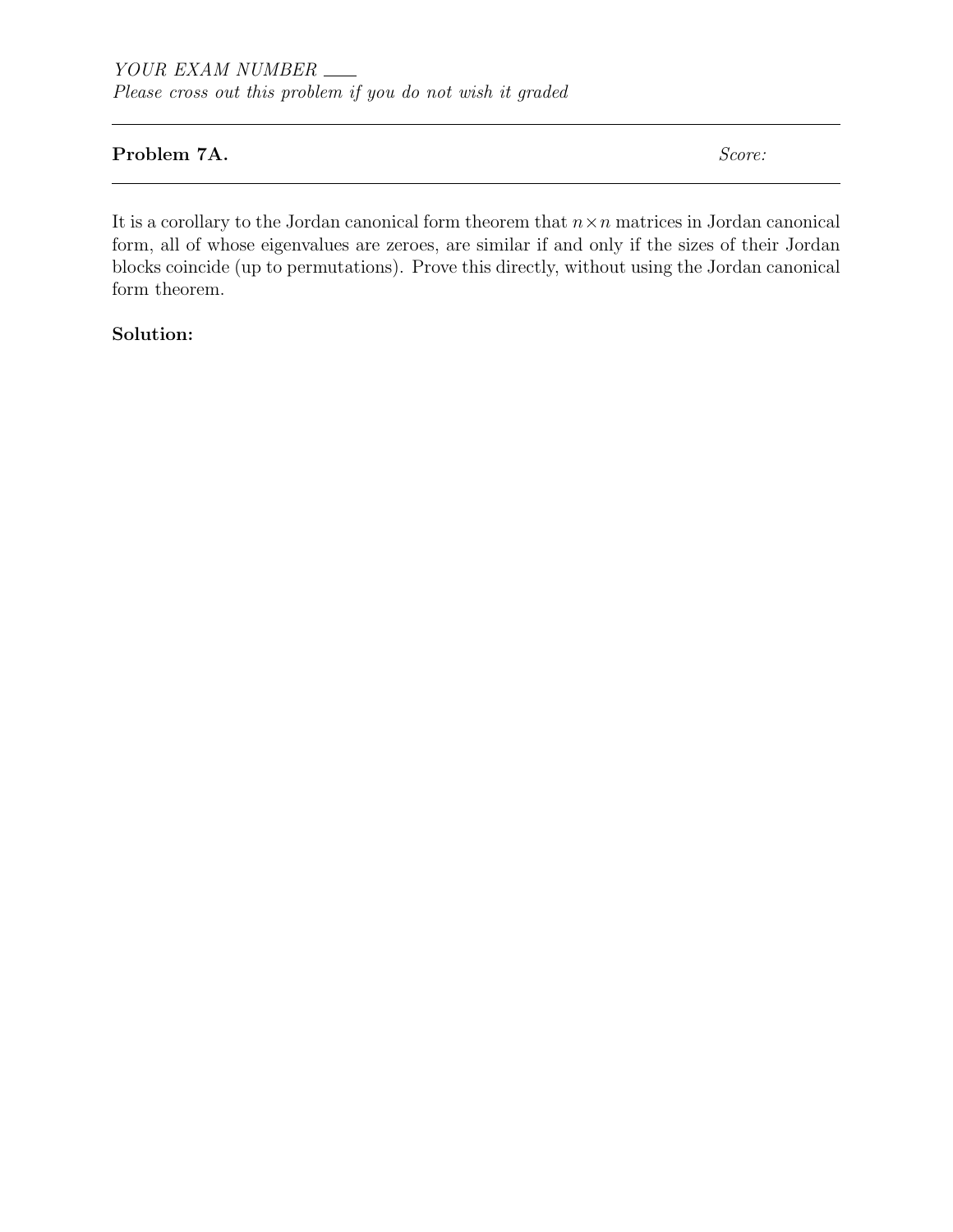# Problem 8A. Score:

Find all the subgroups of the dihedral group of order 12 (the group of symmetries of a regular hexagon).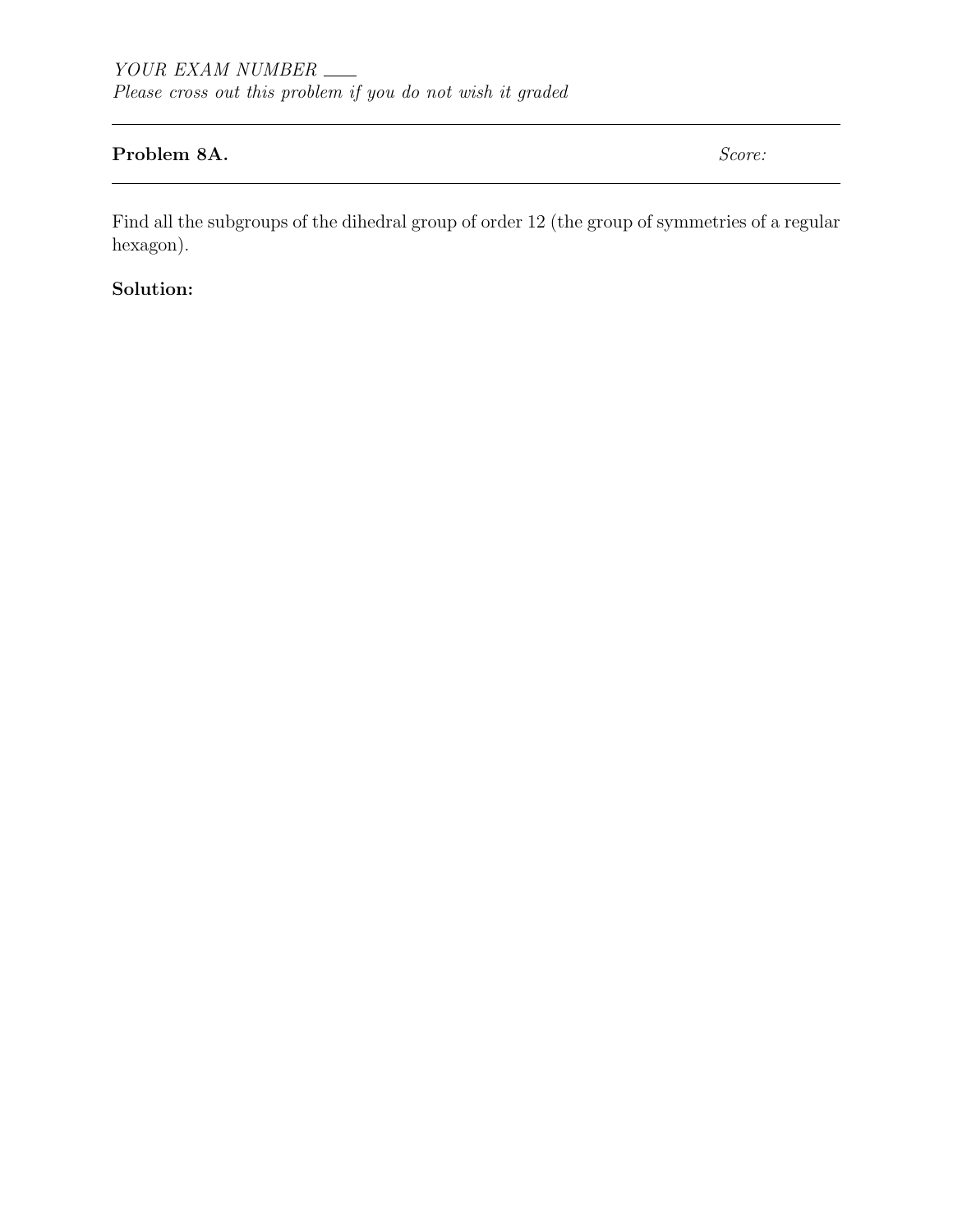# Problem 9A. Score:

Show that  $x^3 - 2x$  is an injective function from the rational numbers to the rational numbers.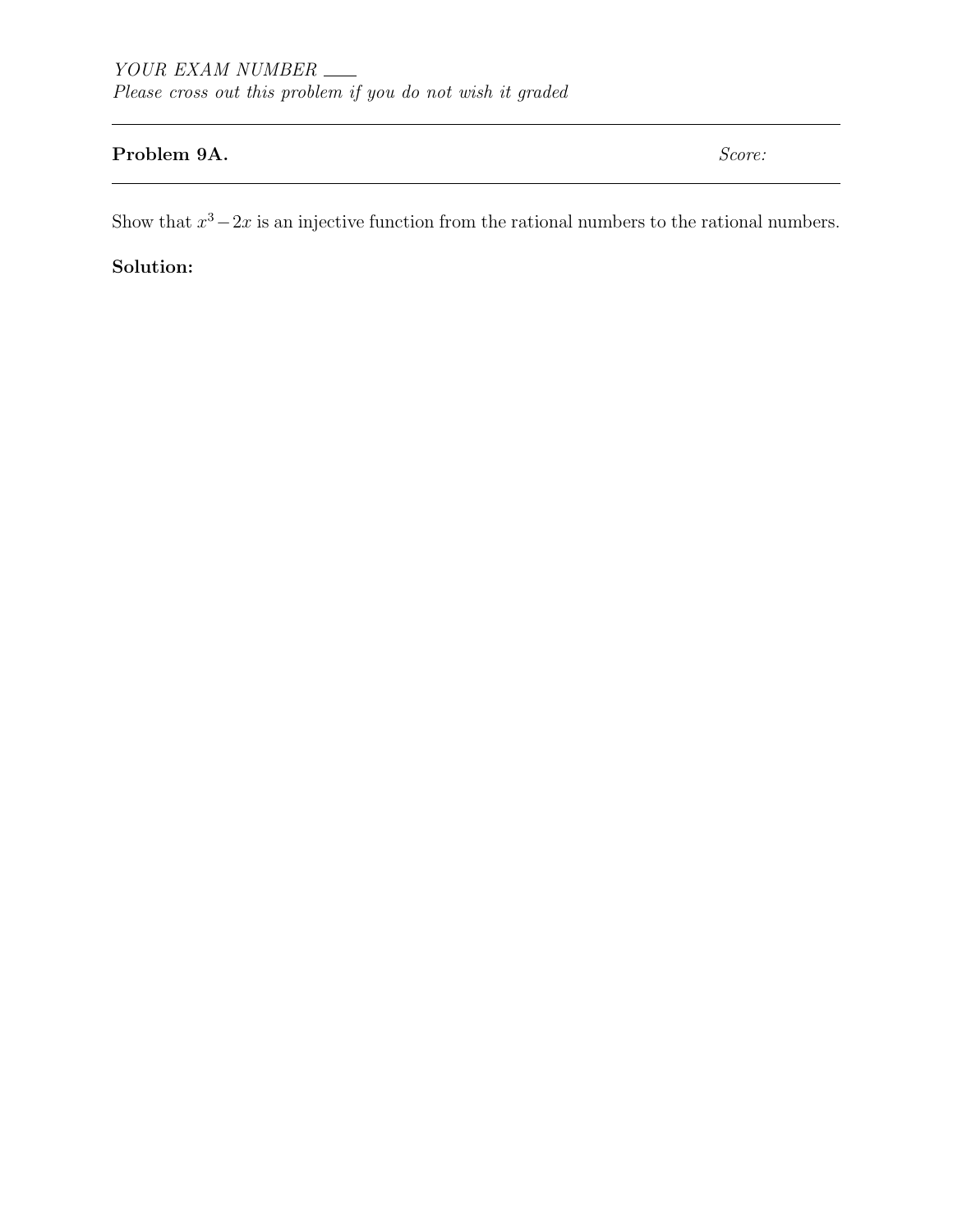# YOUR 1 OR 2 DIGIT EXAM NUMBER

#### GRADUATE PRELIMINARY EXAMINATION, Part B Fall Semester 2015

- 1. Please write your 1- or 2-digit exam number on this cover sheet and on all problem sheets (even problems that you do not wish to be graded).
- 2. Indicate below which six problems you wish to have graded. Cross out solutions you may have begun for the problems that you have not selected.
- 3. Extra sheets should be stapled to the appropriate problem at the upper right corner. Do not put work for problem p on either side of the page for problem q if  $p \neq q$ .
- 4. No notes, books, calculators or other electronic devices may be used during the exam.

#### PROBLEM SELECTION

Part B: List the six problems you have chosen:

, , , , ,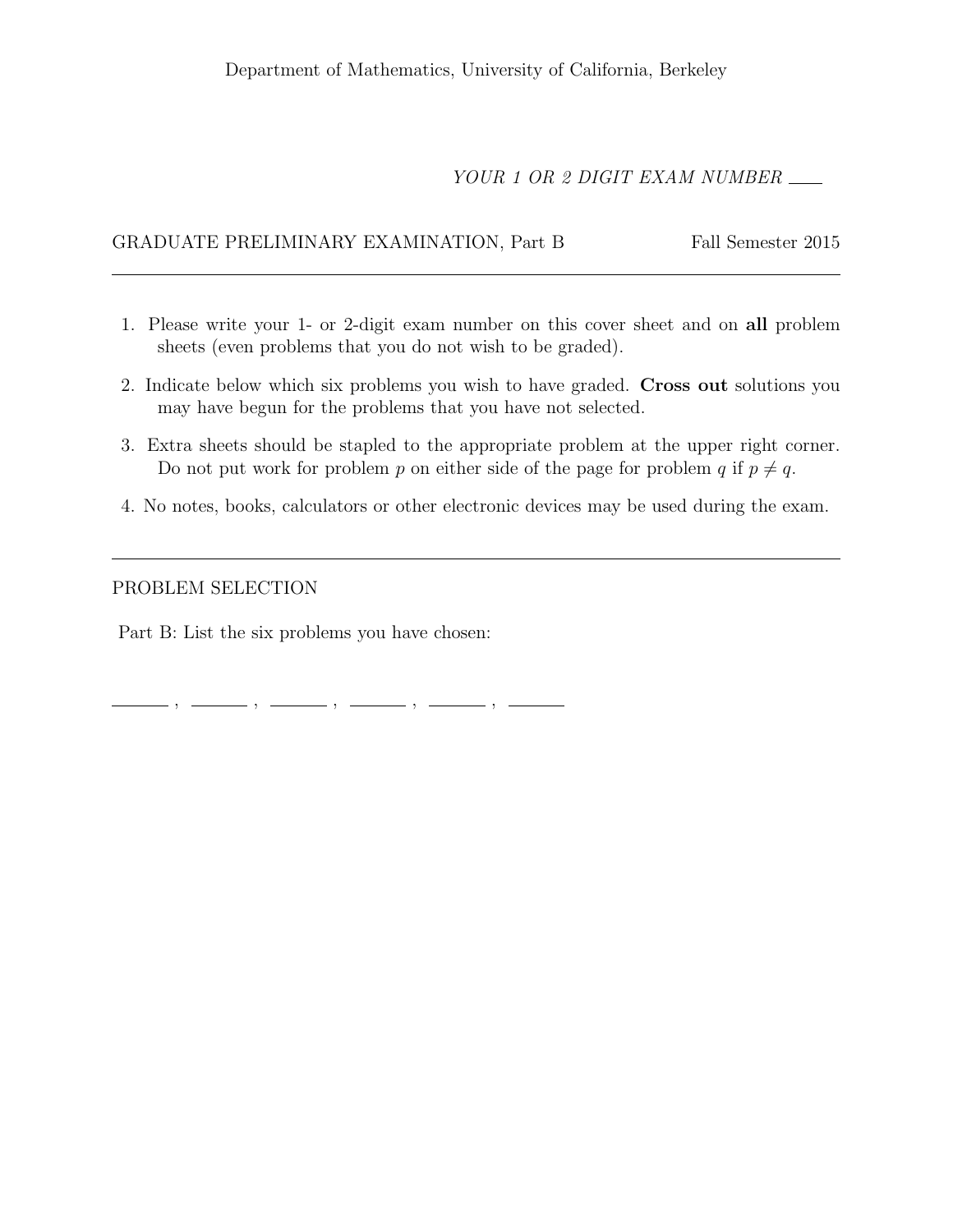#### Problem 1B. Score:

For a real, find a 2-dimensional space of real-valued solutions of  $y'' = ay/x^2$  for  $x > 0$ . When  $a = -1/4$  find the solution with  $y = 0, y' = 1$  at  $x = 1$ .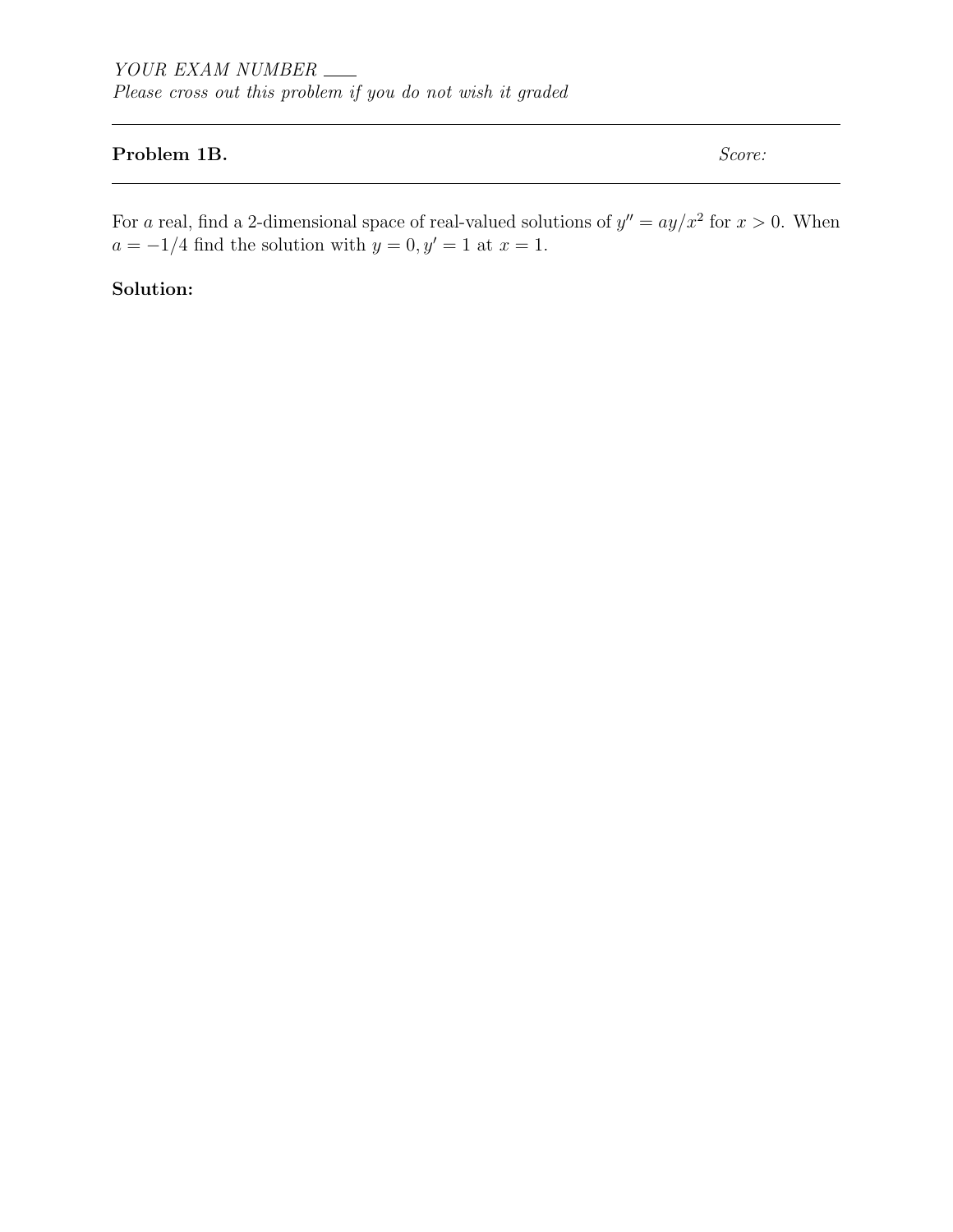## Problem 2B. Score:

Let  $f: [0, \infty) \to \mathbb{R}$  be a function, and assume that:

- f is continuous on  $[0, \infty)$ ;
- f is differentiable on  $(0, \infty)$ ;
- $f'(x) \leq 0$  for all  $x > 0$  such that  $f(x) > 1$ ; and
- $f(0) = 1$ .

Prove that  $f(x) \leq 1$  for all  $x \geq 0$ .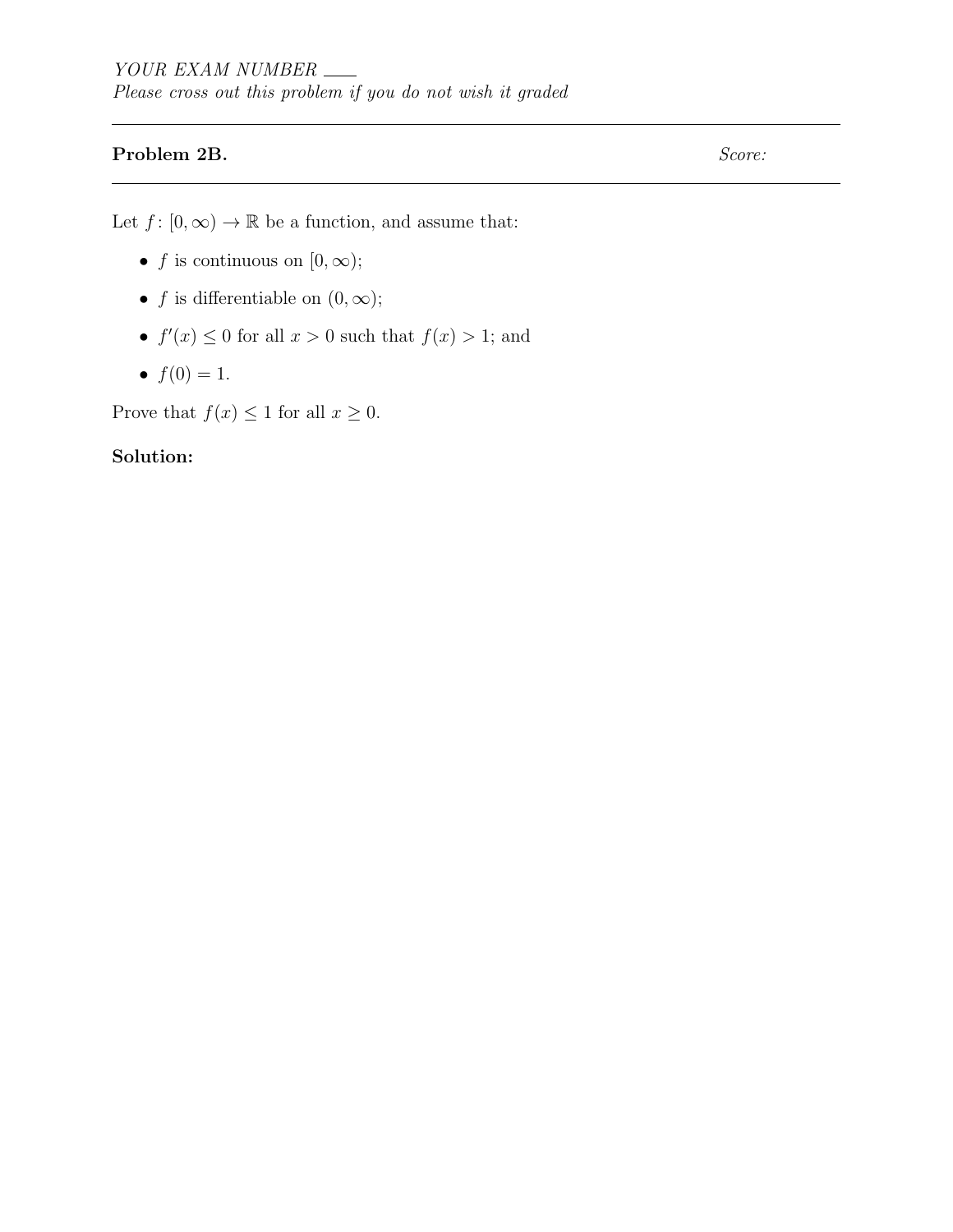#### Problem 3B. Score:

The unit cube in the space  $C[0, 1]$  of continuous real-valued functions on the interval is defined as the subset

$$
\{f\in C[0,1]\mid \|f\|:=\sup_{0\leq t\leq 1}|f(t)|\leq 1\}.
$$

Prove that there exists a 2-dimensional linear subspace in  $C[0, 1]$  whose intersection with the unit cube is a circular disk.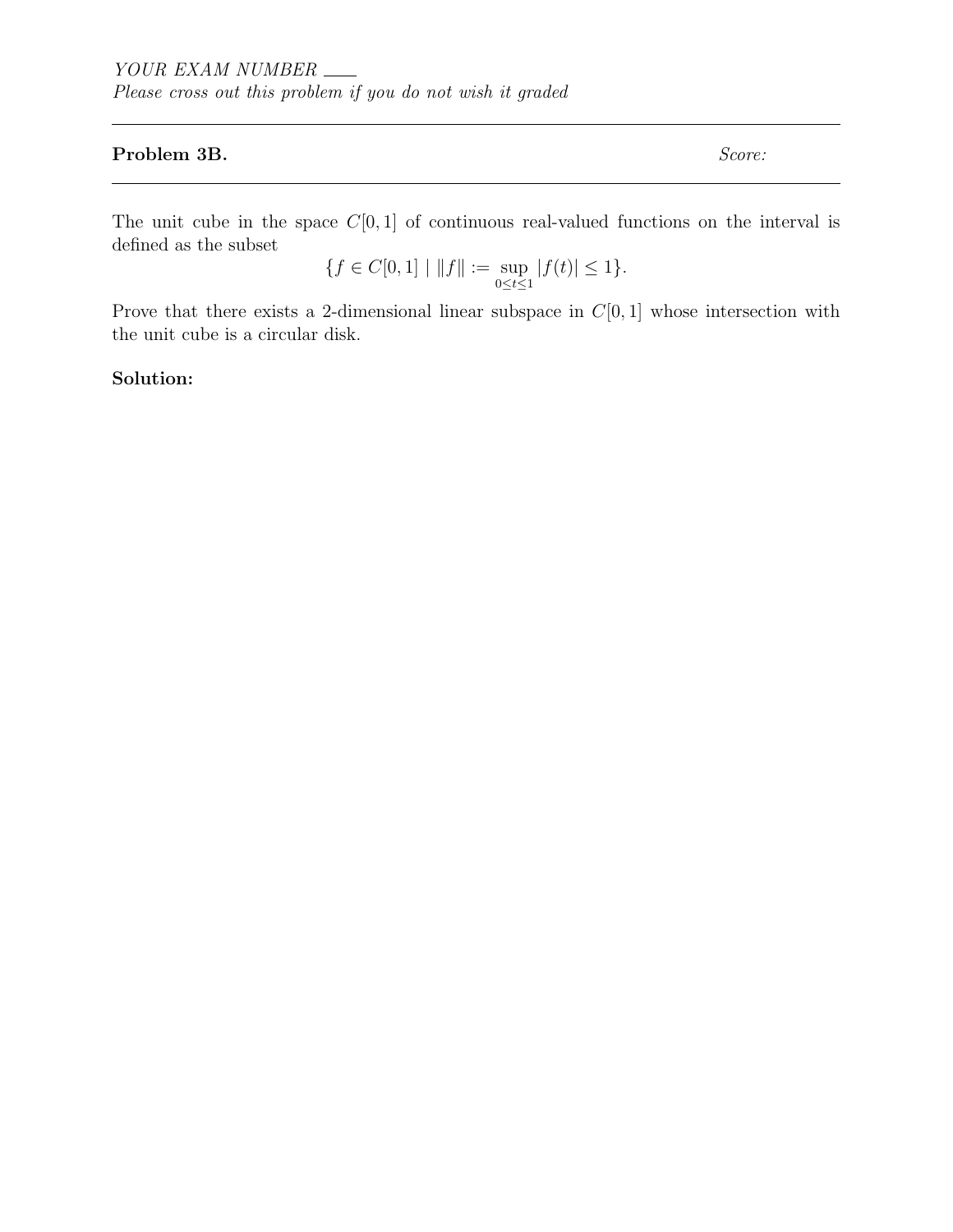#### Problem 4B. Score:

A Schur function is a non-constant holomorphic function defined in the open unit disk whose values have absolute value at most 1. Show that if  $f$  is a Schur function then

$$
\frac{f(0) - f(z)}{(1 - \overline{f(0)}f(z))z}
$$

is also a Schur function.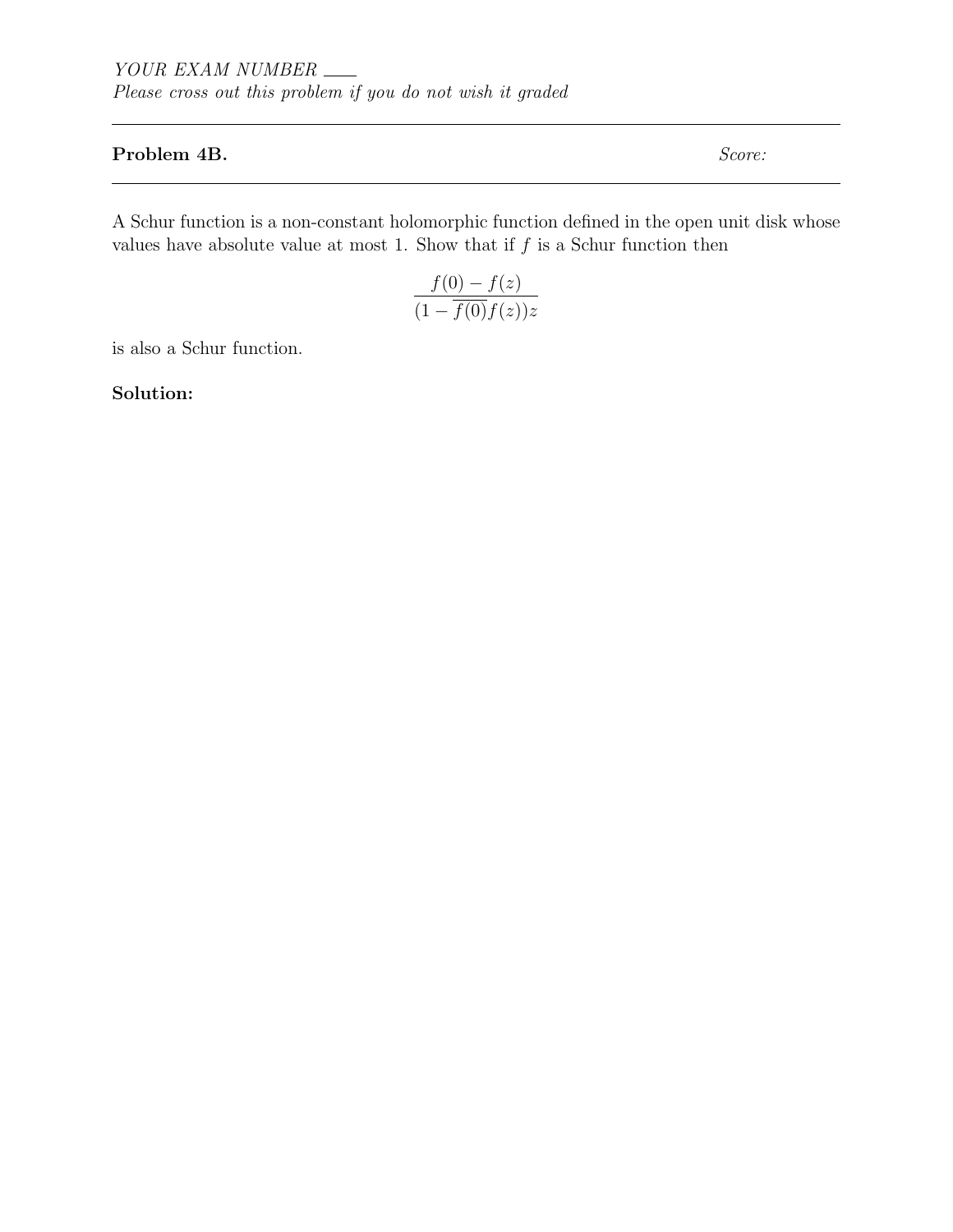#### Problem 5B. Score:

Find all entire functions  $f(z)$  such that  $\text{Re}(f(x+iy)) = x^3y - xy^3$ . Express your answer directly in terms of  $z$ , not in terms of  $x$  and  $y$ .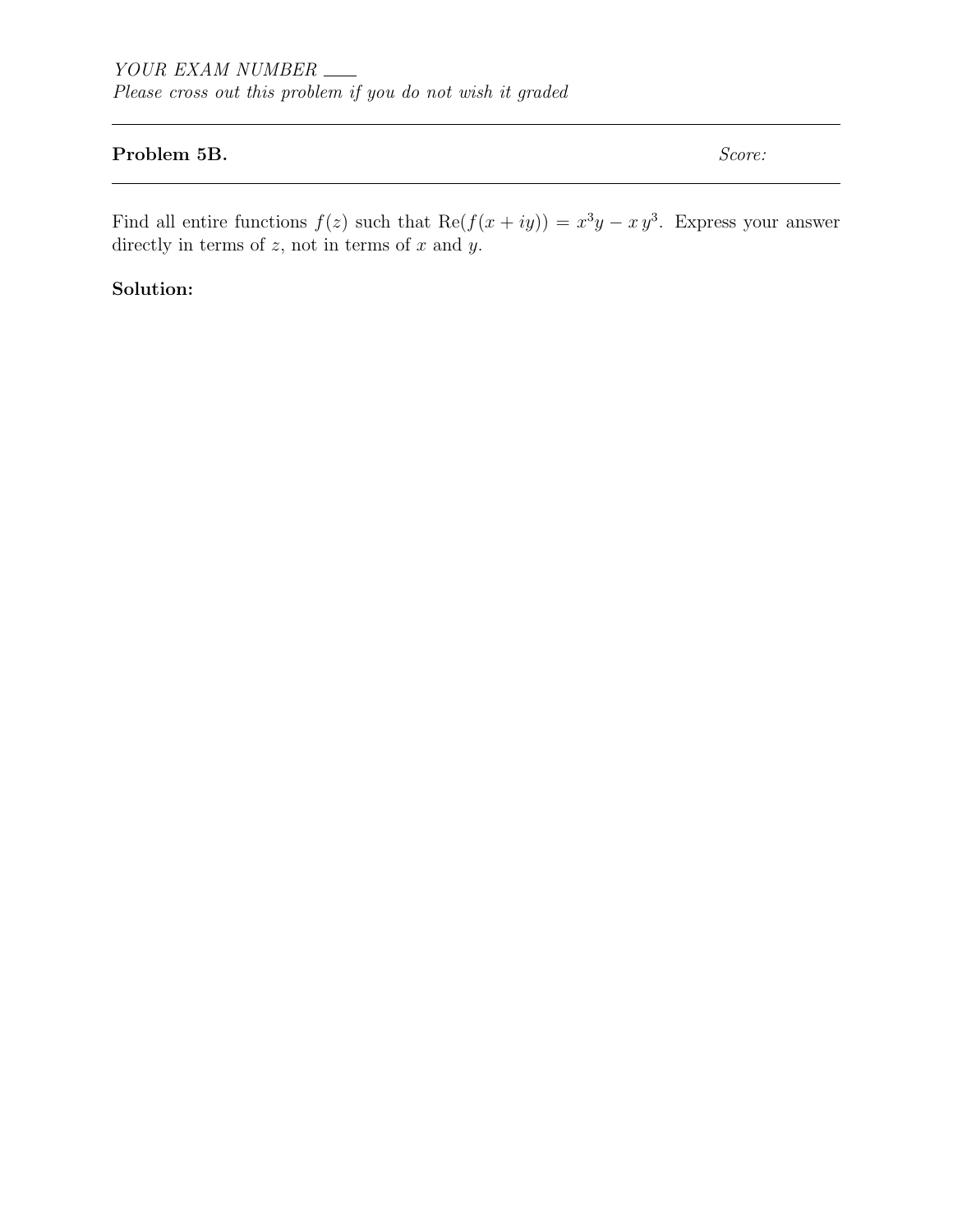#### Problem 6B. Score:

Given a positive integer n, let  $\dots c_{-1}, c_0, c_1, \dots$  be a sequence of real numbers with period n, that is,  $c_{k+n} = c_k$  for all  $k \in \mathbb{Z}$ . Let C be the  $n \times n$ -matrix defined by  $c_{ij} = c_{j-i}$ . Prove that all matrices of this form (for  $n$  fixed) have a common Hermitian-orthonormal basis of complex eigenvectors, find these eigenvectors, and the corresponding eigenvalues.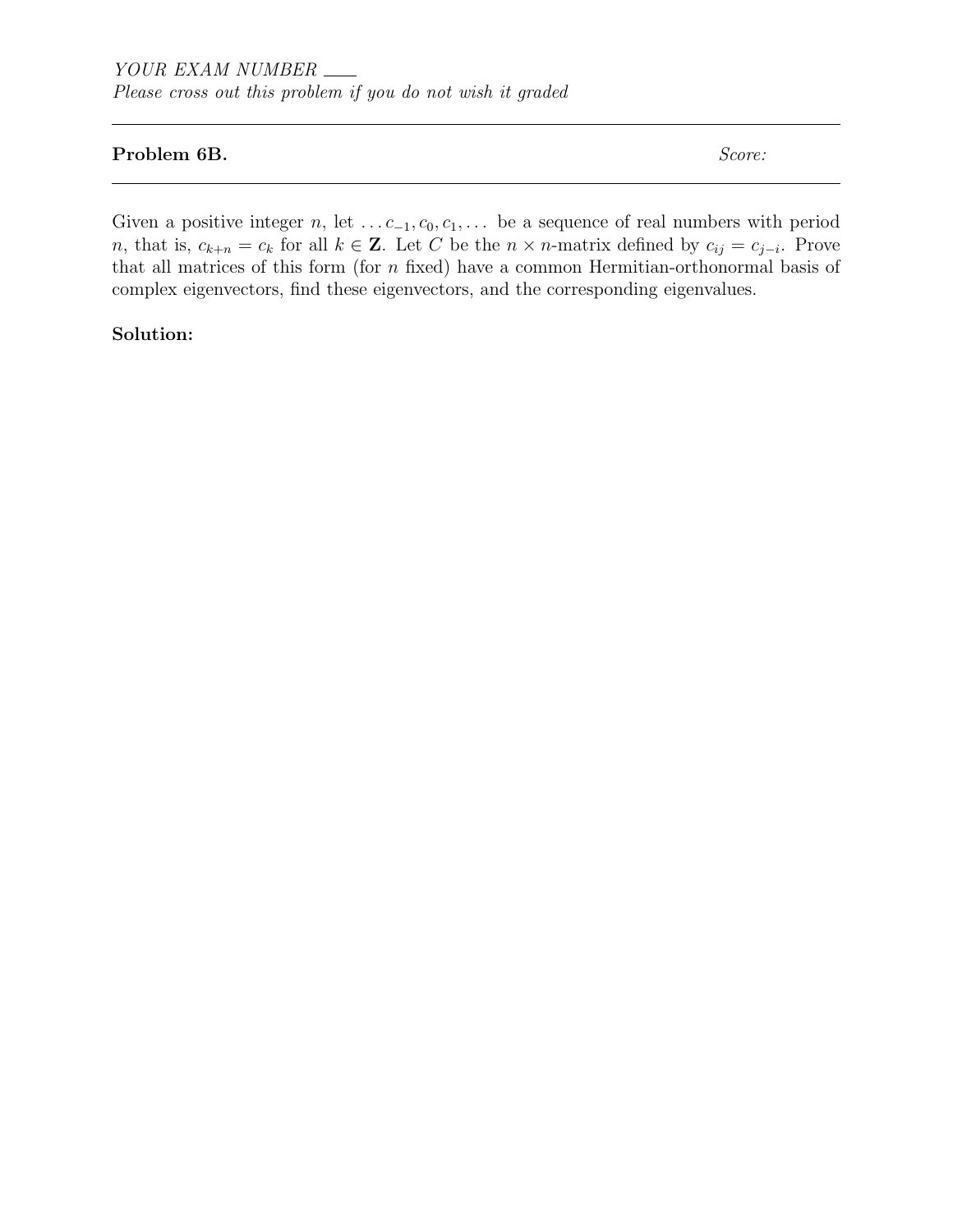#### Problem 7B. Score:

Find the number of surjective linear maps from an  $n$ -dimensional vector space over the field with 2 elements to itself.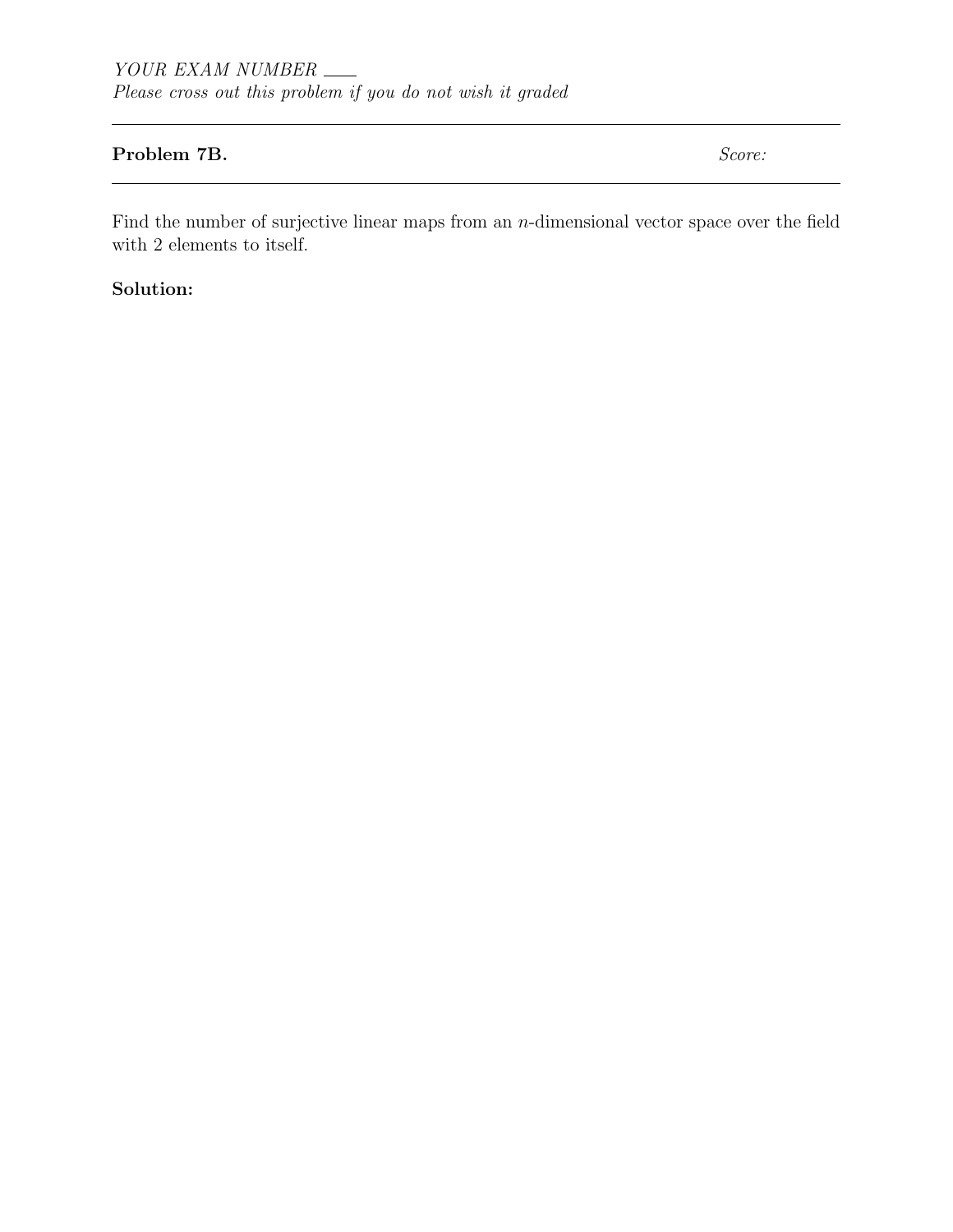#### Problem 8B. Score:

If A is the ring of  $n \times n$  matrices with entries in a field K, show that the only two-sided ideals of  $\cal A$  are  $\cal A$  itself and 0.